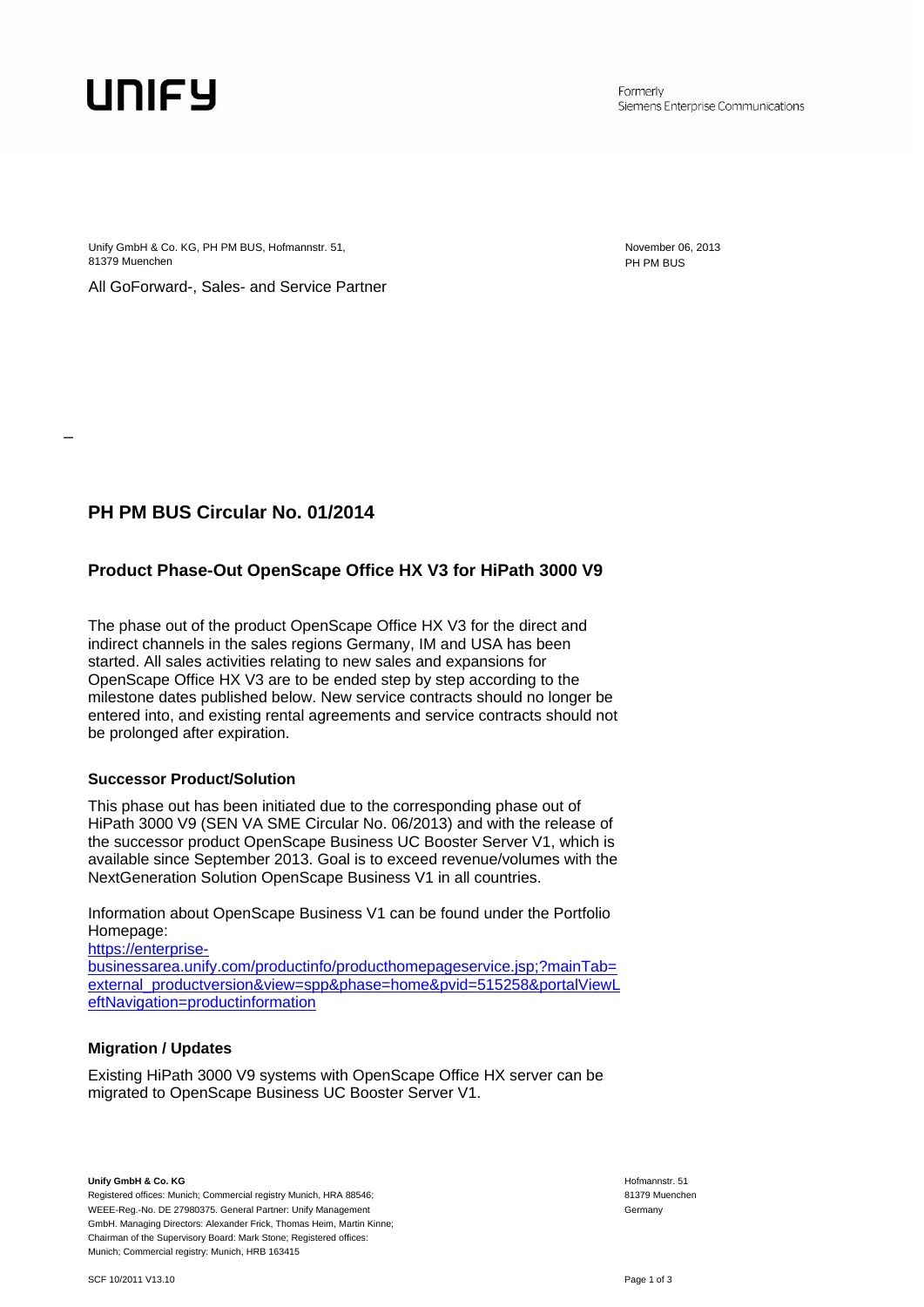# UNIFY

\_

The performance features of OpenScape Office HX are mapped to the UC Booster functions of OpenScape Business. Depending on the number of users either a UC Booster Card or an external UC Booster Server can be applied.

An overview of no longer supported features and hardware can be found in the Sales Information document of the successor product OpenScape **Business** 

#### **Order Stop for the Phase Out Product, End of Central Training**

Order stop M43/1 for OpenScape Office HX V3 will be on **February 3rd, 2014**.

From this point on the base licenses of OpenScape Office HX V3 and Demo / Installation Software can no longer be ordered. Expansion licenses for OpenScape Office HX V3 will be available until July 2015.

All central training for OpenScape Office HX V3 will be stopped.

#### **End of Hardware and Software Support**

The end of hardware and software support by development is planned for July 31<sup>st</sup>, 2015, in parallel to HiPath 3000 V9. From this point on no more error correction will take place for OpenScape Office HX V3. Instead, the customer must migrate to OpenScape Business.

#### **Requirement to Sales**

- Continue selling OpenScape Business UC Booster Server V1, all new offers are to be based exclusively on this product
- All outstanding offers are to be modified to reflect this version or be issued with a statement indicating the pending successor product
- Examine existing contracts for delivery obligations of OpenScape Office HX V3 that cannot be changed to another product offering, and please notify your person in charge of these cases
- All customers with existing solutions based on HiPath 3000 V9 together with OpenScape Office HX V3 are to be informed of the upgrade process, as long as the appropriate promotions are available.

#### **Overview of Phase-Out Dates**

| <b>Date</b>                                               | <b>Description</b>                                               |
|-----------------------------------------------------------|------------------------------------------------------------------|
| February 3rd, 2014                                        | Order Stop for the Phase-Out Product, End of Central<br>Training |
| July 31 <sup>st</sup> , 2015                              | End of Hardware and Software Support                             |
| July $31^{st}$ , 2015<br>December 31 <sup>st</sup> , 2017 | Order Stop for Expansions<br><b>End of Product Activities</b>    |